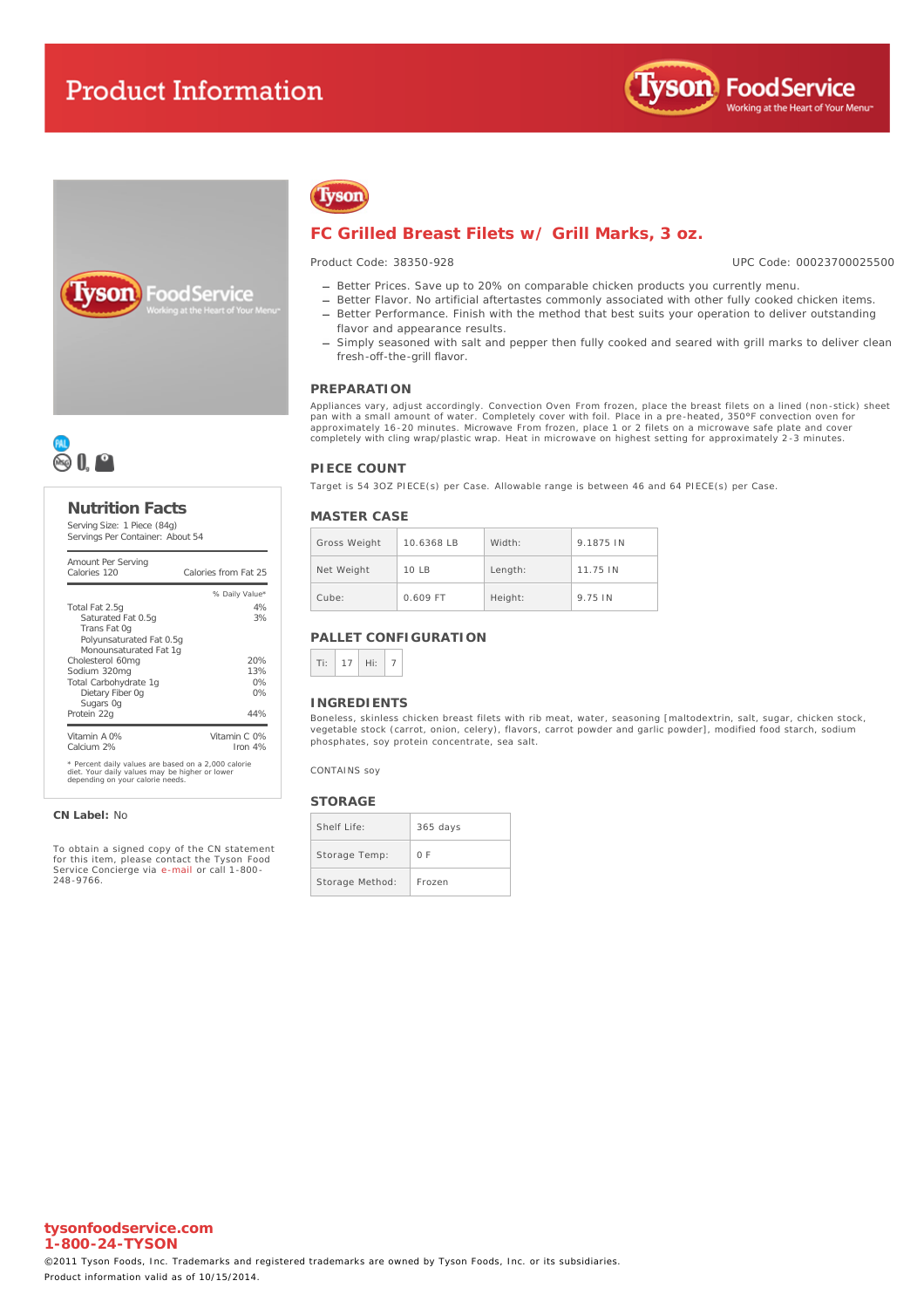## Distortion: 96.88% horizontal 100 tooth - 2 across & 1 around 4 x 12.375 - Die Cut

## **Colors: Black, Power Red, 136 yellow**

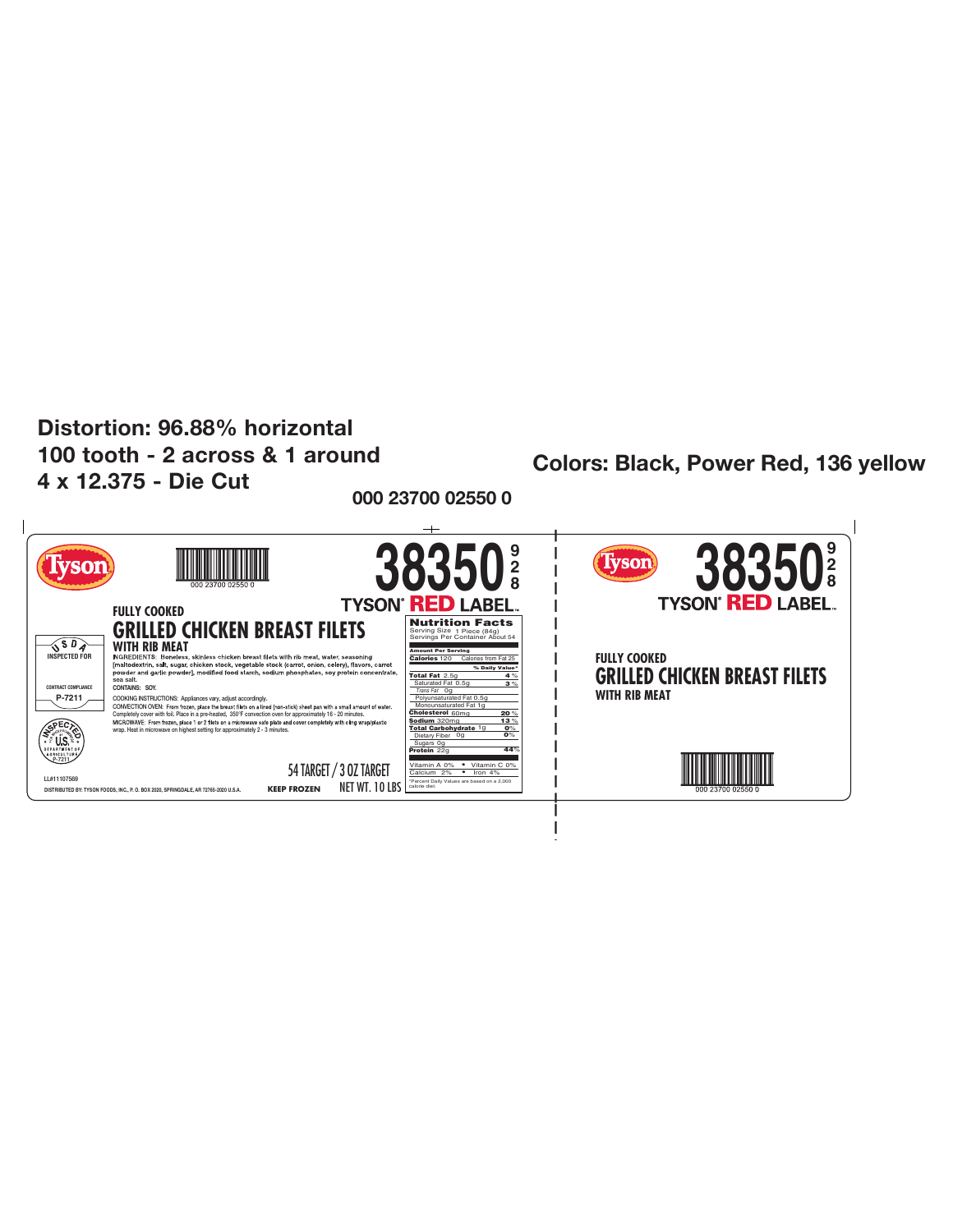

### sample Product Formulation Statement (Product Analysis) for Meat/Meat Alternate (M/MA) **Products**

Child Nutrition Program operators should include a copy of the label from the purchased product carton in addition to the following information on letterhead signed by an official company representative.

|                                                                     | Product Name: FC GMIled Chicken Breast Filets Code No.: 38350-128        |
|---------------------------------------------------------------------|--------------------------------------------------------------------------|
|                                                                     | Manufacturer: 145M Foods, Inc. case/Pack/Count/Portion/Size: 10#MC/M54PC |
| I. Meat/Meat Alternate<br>$DI_{2,2,2}$ , $C11$ , $I1$ , $I1$ , $I1$ | $PC = 3,0002$                                                            |

Please fill out the chart below to determine the creditable amount of Meat/Meat Alternate

| <b>Description of Creditable</b><br>Ingredients per<br>Food Buying Guide (FBG) | <b>Ounces per Raw</b><br><b>Portion of Creditable</b><br>Ingredient | <b>Multiply</b> | <b>FBG Yield/</b><br><b>Servings</b><br>Per Unit | Creditable<br>Amount* |
|--------------------------------------------------------------------------------|---------------------------------------------------------------------|-----------------|--------------------------------------------------|-----------------------|
| Buneless Chicken w/skin<br>$\sqrt{2}$                                          | 17037037                                                            |                 |                                                  | 2,5925925             |
| Nat.<br>ひつ                                                                     |                                                                     |                 |                                                  |                       |
|                                                                                |                                                                     |                 |                                                  |                       |
| A. Total Creditable M/MA Amount                                                |                                                                     |                 |                                                  | 2620007               |

 $47129129$ \*Creditable Amount - Multiply ounces per raw portion of creditable ingredient by the FBG Yield Information.

#### II. Alternate Protein Product (APP)

If the product contains APP, please fill out the chart below to determine the creditable amount of APP. If APP is used, you must provide documentation as described in Attachment A for each APP used.

| Description of APP,<br>manufacture's name,<br>and code number                  | <b>Ounces</b><br>Dry APP<br>Per Portion | <b>Multiply</b> | $%$ of<br>Protein<br>$As-Is*$ | Divide by<br>$18**$ | Creditable<br>Amount<br>APP*** |
|--------------------------------------------------------------------------------|-----------------------------------------|-----------------|-------------------------------|---------------------|--------------------------------|
| $\infty$ lae                                                                   | 0.0131106                               |                 | いつ                            | $\div$ by 18        | 0.0473438                      |
|                                                                                |                                         |                 |                               | $\div$ by 18        |                                |
|                                                                                |                                         |                 |                               | $\div$ by 18        |                                |
| B. Total Creditable APP Amount <sup>1</sup>                                    |                                         |                 |                               |                     | 0,0473438                      |
| C. TOTAL CREDITABLE AMOUNT (A + B rounded down to<br>nearest $\frac{1}{4}$ oz) |                                         | .50             |                               |                     |                                |

\*Percent of Protein As-Is is provided on the attached APP documentation.

\*\*18 is the percent of protein when fully hydrated.

\*\*\* Creditable amount of APP equals ounces of Dry APP multiplied by the percent of protein as-is divided by 18. <sup>1</sup>Total Creditable Amount must be rounded down to the nearest 0.25oz (1.49 would round down to 1.25 oz meat equivalent). Do not round up. If you are crediting M/MA and APP, you do not need to round down in box A (Total Creditable M/MA Amount) until after you have added the Total Creditable APP Amount from box B to box C.

Total weight (per portion) of product as purchased

I certify that the above information is true and correct and that a  $\frac{\partial}{\partial \phi}$  ounce serving of the above product (ready for serving) contains  $\frac{\partial}{\partial \phi}$  ounces of equivalent meat/meat alternate when prepared according to directions.

I further certify that any APP used in the product conforms to the Food and Nutrition Service Regulations (7 CFR Parts 210, 220, 225, 226, Appendix A) as demonstrated by the attached supplier documentation.

inted Name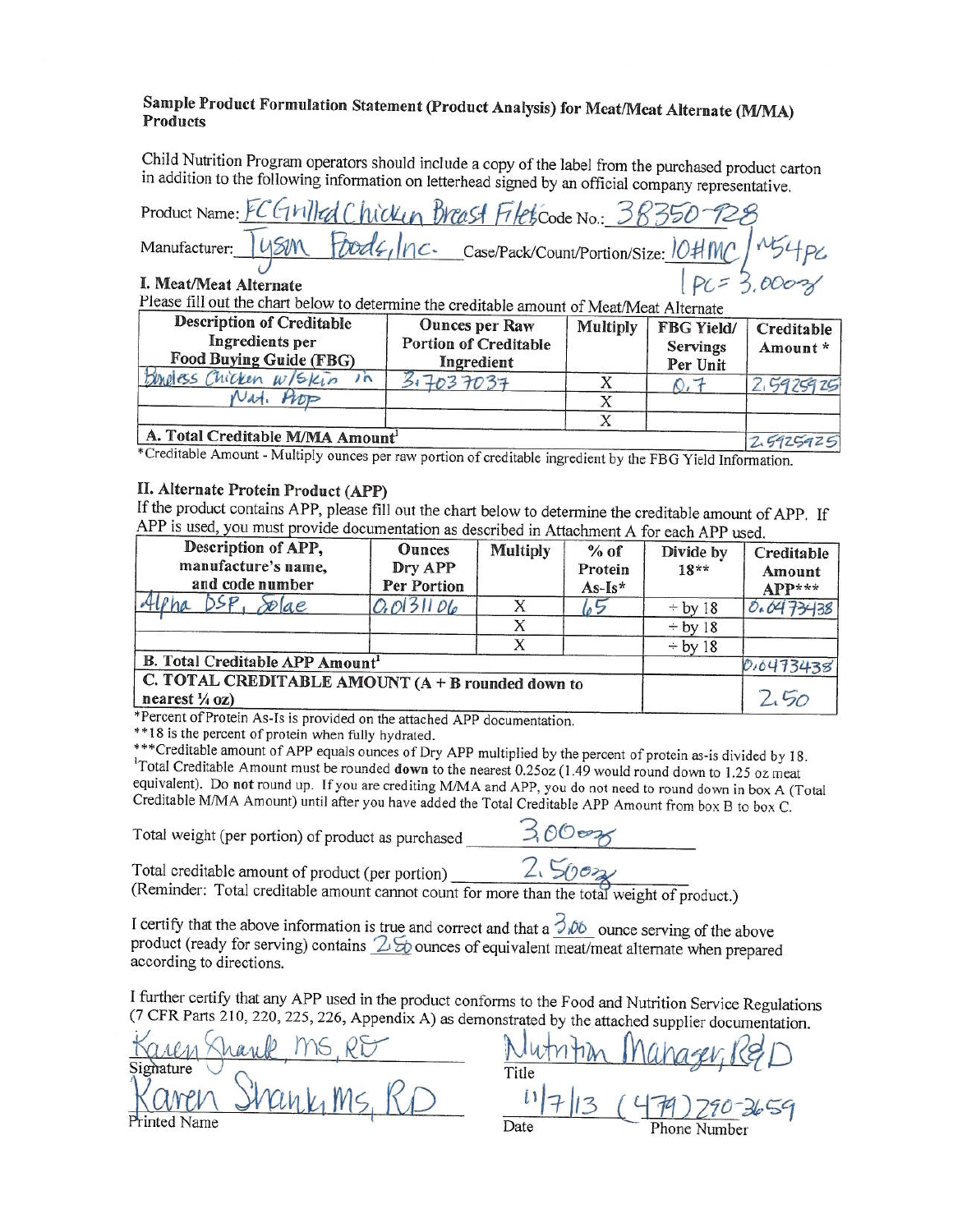

# Formulation Statement for Documenting Grains in School Meals Required Beginning SY 2013-2014 Crediting Standards Based on Revised Exhibit A<br>weights per oz equivalent

School Food Authorities (SFAs) should include a copy of the label from the purchased product carton in addition to the following information on letterhead signed by an official company representative. Grain products may be credited based on previous standards through SY 2012-2013. The new crediting standards for grains (as outlined in Policy Memorandum SP 30-2012) must be used beginning SY 2013-2014. SFAs have the option to choose the crediting method that best fits the specific needs of the menu planner.

Product Name: EC GIVILEd Chicken Breast Filet Code No.: 3839 Foods, 26 Case/Pack/Count/Portion/Size: 10HW Manufacturer:  $D1 = 3000$ 

I. Does the product meet the Whole Grain-Rich Criteria: Yes (Refer to SP 30-2012 Grain Requirements for the National School Lunch Program and School Breakfast Program)

II. Does the product contain non- creditable grains: Yes  $X$  No How many grams: 0.589/55 (Products with more than 0.24oz equivalent or 3.99 grams for Groups A-G and 6.99 grams for Group H of noncreditable grains cannot be credited using Exhibit A weights. Please use template for crediting using amount of creditable grains).

III. Use Policy Memorandum SP 30-2012 Grain Requirements for the National School Lunch Program and School Breakfast Program: Exhibit A to determine if the product fits into Groups A-G, Group H or Group I. (Please be aware that different methodologies are applied to calculate servings of grain component based on creditable grains. Groups A-G use the standard of 16 grams creditable grain per oz eq; Group H uses the standard of 28 grams creditable grain per oz eq; and Group I is reported by volume or weight). Indicate which Exhibit A Group (A-I) the Product Belongs:

| Description of<br>Product per Food<br><b>Buying Guide</b> | Portion Size of<br><b>Product as</b><br>Purchased | Weight of one ounce<br>equivalent as listed<br>in SP 30-2012 | Creditable<br>Amount <sup>1</sup> |
|-----------------------------------------------------------|---------------------------------------------------|--------------------------------------------------------------|-----------------------------------|
| A. Total Creditable Amount<br>$\sqrt{2}$                  |                                                   |                                                              |                                   |

(Portion size) ÷ (Exhibit A weight for one oz eq)

<sup>2</sup>Total Creditable Amount must be rounded down to the nearest quarter (0.25) oz eq. Do not round up.

Total weight (per portion) of product as purchased. Total contribution of product (per portion) \_

I further certify that the above information is true and correct and that  $a \angle$  ounce portion of this product (ready for serving) provides oz equivalent Grains. I further certify that non-creditable grains are not above 0.24 oz eq. per portion.

mature Printed Name

Date